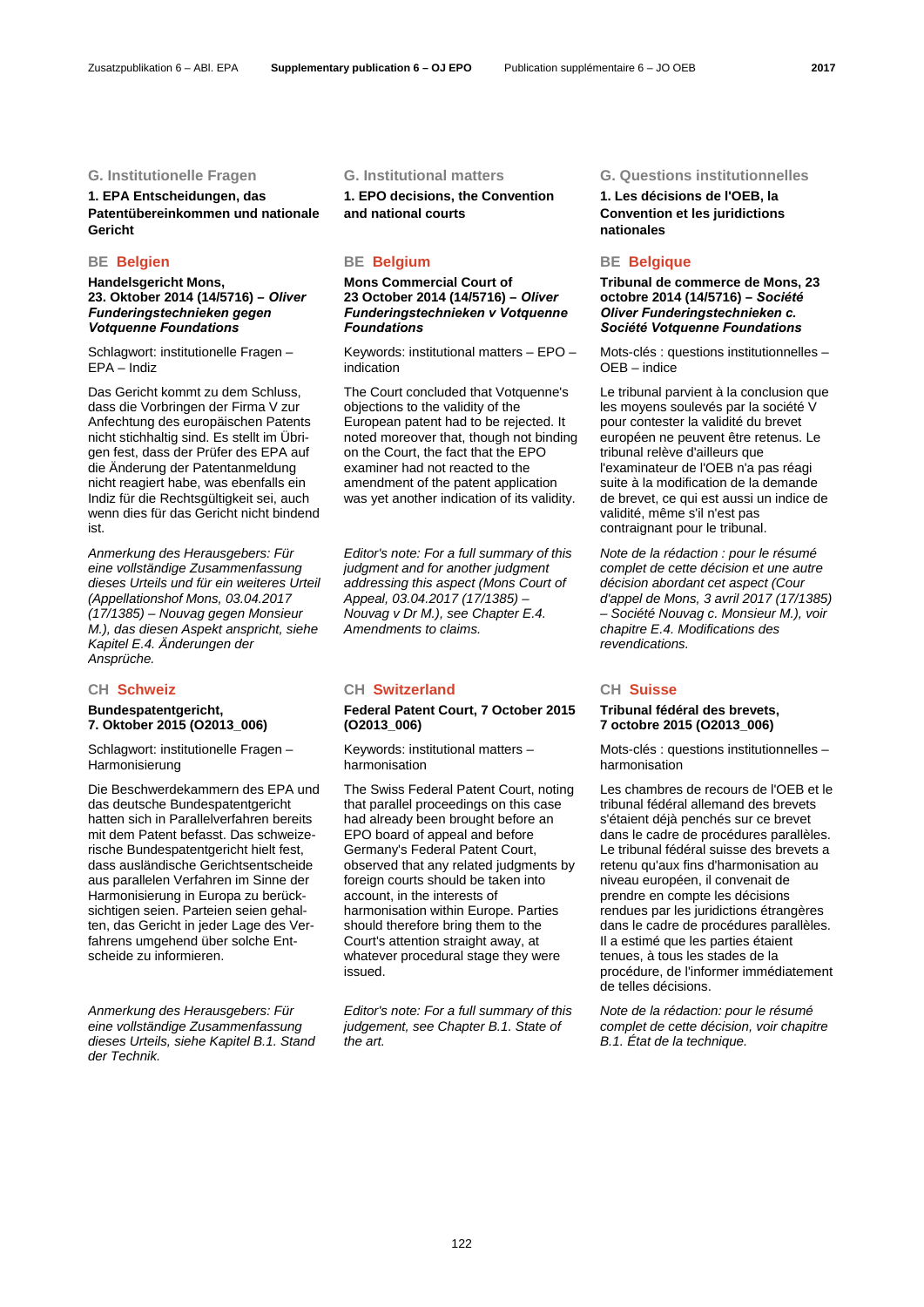## **DE Deutschland DE Germany DE Allemagne**

## **Bundesgerichtshof, 2. Dezember 2014 (X ZB 1/13) –** *Sitzplatznummerierungseinrichtung*

Schlagwort: institutionelle Fragen – Harmonisierung – EPA Entscheidungen – rechtliches Gehör

Die Antragsgegnerin ist Inhaberin eines deutschen Gebrauchsmusters, das eine Einrichtung zur Sitzplatznummerierung der einzelnen Sitze von in Hallen, Sälen oder dergleichen aufgestellten Sitzreihen betrifft.

Die Antragsgegnerin rügte, das Bundespatentgericht (BPatG) habe sich bei seiner Entscheidung nicht mit dem zu den Akten gereichten Zwischenbescheid der Einspruchsabteilung des Europäischen Patentamts und ihrer Entscheidung über die Zurückweisung des Einspruchs gegen das parallele europäische Patent befasst, in denen die Schutzfähigkeit der vorgeschlagenen Einrichtung zur Sitzplatznummerierung auf der Grundlage derselben Entgegenhaltungen bejaht worden sei. Im Zusammenhang mit der Frage, ob der Gegenstand des Streitgebrauchsmusters auf einem erfinderischen Schritt beruht, hatte die Einspruchsabteilung des Europäischen Patentamts zwei technische Gesichtspunkte anders beurteilt als das Patentgericht.

Der BGH befand, dass das rechtliche Gehör der Antragsgegnerin nicht verletzt wurde. Die deutschen Gerichte haben Entscheidungen, die die Instanzen des Europäischen Patentamts oder Gerichte anderer Vertragsstaaten des Europäischen Patentübereinkommens getroffen haben und die eine im Wesentlichen gleiche Fragestellung betreffen, zu beachten und sich gegebenenfalls mit den Gründen auseinanderzusetzen, die bei der vorangegangenen Entscheidung zu einem abweichenden Ergebnis geführt haben. Dies gilt gerade auch für die Frage, ob der Stand der Technik den Gegenstand eines Schutzrechts nahegelegt hat (BGH Xa ZB 10/09 – *Walzenformgebungsmaschine*). Unterlässt ein Gericht die hiernach gebotene Auseinandersetzung mit der Entscheidung eines anderen Gerichts, kann darin eine Verletzung des rechtlichen Gehörs liegen. Das sei hier aber nicht der Fall.

Der BGH stellte fest, das BPatG habe die vorläufige Stellungnahme und die Entscheidung der Einspruchsabteilung über die Zurückweisung des Einspruchs ersichtlich zur Kenntnis genommen und ausweislich der Beschlussgründe in einem dem Anspruch der Antragsgeg-

## **Federal Court of Justice, 2 December 2014 (X ZB 1/13) –** *Device for the numbering of seating*

 Keywords: institutional matters – harmonisation – EPO decisions – right to be heard

 The respondent was the proprietor of a German utility model for a device for numbering the seats in rows placed in arenas, halls or the like.

 It complained that the Patent Court's decision had considered neither the EPO opposition division's interlocutory communication (placed on the case file) setting out its provisional opinion on an opposition to the parallel European patent nor its subsequent dismissal of that opposition; in both cases, the opposition division had concluded, based on the same citations, that the proposed device for numbering seats was patentable. On the question of whether the utility model's subject-matter involved an inventive step, it had assessed two technical aspects differently from the Patent Court.

 The Federal Court of Justice found that the respondent's right to be heard had not been breached. German courts indeed had to consider earlier decisions by EPO departments or courts in other EPC contracting states that pertained to a largely similar issue and, where the conclusion in that earlier decision had been different, address the reasons why; that applied especially to whether the subject-matter of a property right was obvious from the prior art (Federal Court of Justice judgment Xa ZB 10/09 – *Roll-forming machine*). Failure by a court to meet this requirement might amount to breaching a party's right to be heard.

 But that was not the case here. The Patent Court had evidently noted the opposition division's preliminary communication and decision to reject the opposition; the Patent Court's reasons for its decision showed that it had considered these documents to a

## **Cour fédérale de justice, 2 décembre 2014 (X ZB 1/13) –**  *Dispositif de numérotation des sièges*

 Mots-clés : questions institutionnelles – harmonisation – décisions de l'OEB – droit d'être entendu

 Le défendeur était titulaire d'un modèle d'utilité allemand qui portait sur un dispositif de numérotation des sièges pour des rangées assemblées dans des halls, des salles ou des pièces analogues.

 Le défendeur faisait valoir que dans sa décision, le Tribunal fédéral des brevets n'avait pas pris en considération la notification intermédiaire de la division d'opposition de l'Office européen des brevets (versée au dossier), ni sa décision de rejeter l'opposition contre le brevet européen parallèle, qui concluaient, sur la base des mêmes documents cités, que le dispositif de numérotation des sièges proposé était brevetable. S'agissant de la question de savoir si l'objet du modèle d'utilité litigieux impliquait une activité inventive, la division d'opposition de l'Office européen des brevets avait apprécié deux aspects techniques différemment du Tribunal fédéral des brevets.

 La Cour fédérale de justice a estimé que le droit du défendeur à être entendu n'avait pas été violé. Les tribunaux allemands doivent tenir compte des décisions rendues par les instances de l'Office européen des brevets ou par les tribunaux des autres États parties à la Convention sur le brevet européen, dans la mesure où elles concernent essentiellement la même problématique, et, le cas échéant, se pencher attentivement sur les motifs qui ont conduit à un résultat divergent dans la décision antérieure. Cela s'applique également à la question de savoir si l'objet d'un droit de protection découlait de façon évidente de l'état de la technique (Cour fédérale de justice Xa ZB 10/09 – *Profileuse à rouleaux*). Il peut y avoir violation du droit d'être entendu si un tribunal omet de se pencher attentivement sur la décision d'un autre tribunal comme il le devrait. Ce n'était toutefois pas le cas en l'espèce.

 La Cour fédérale de justice a constaté que le Tribunal fédéral des brevets avait manifestement pris connaissance de l'avis provisoire et de la décision de la division d'opposition concernant le rejet de l'opposition, et que selon les motifs de sa décision, il les avait pris en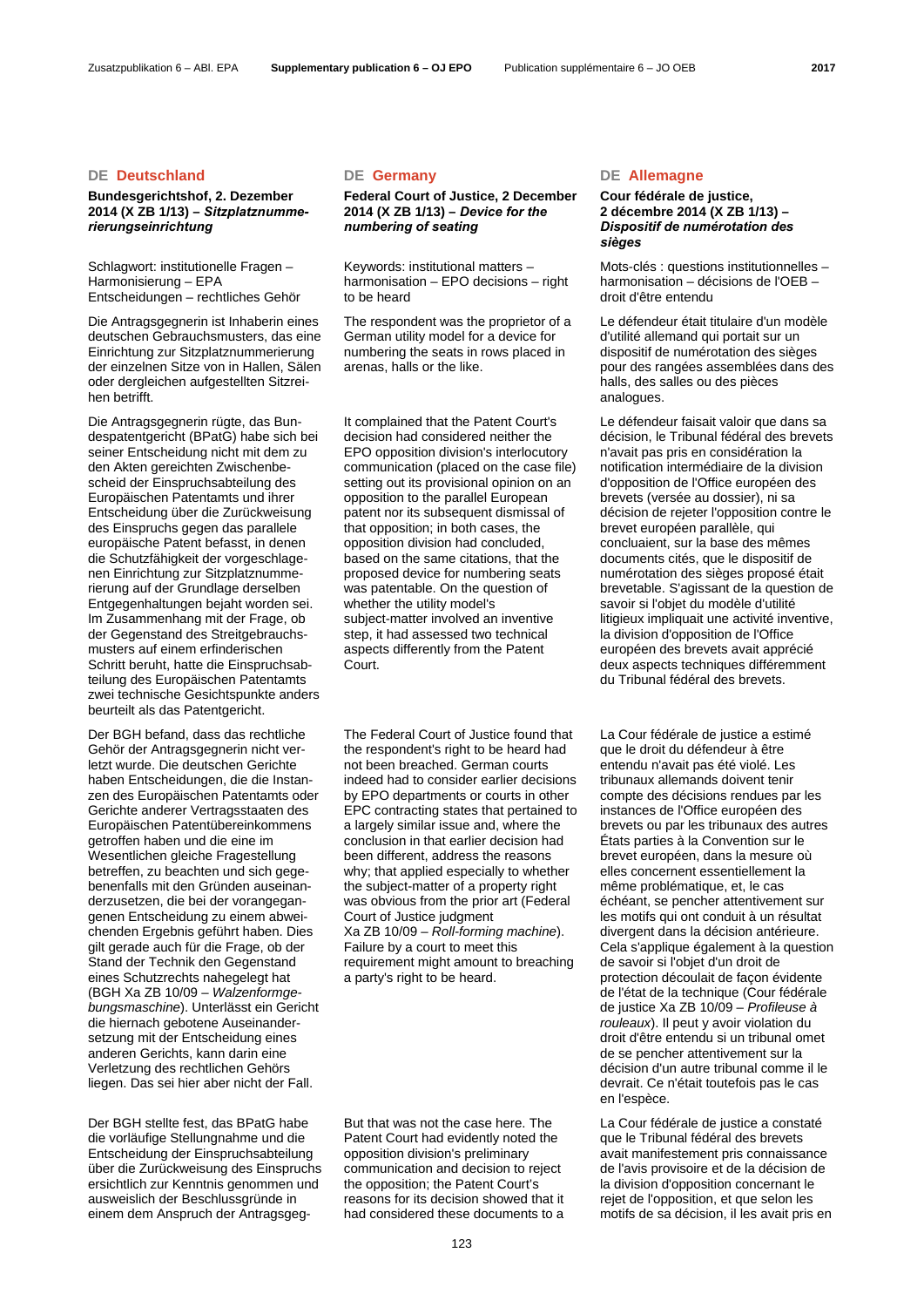nerin auf Wahrung ihres rechtlichen Gehörs genügenden Umfang gedanklich verarbeitet. Wie eingehend die schriftlichen Gründe das Ergebnis der gebotenen Auseinandersetzung mit einer anderen Entscheidung, welche die im Wesentlichen gleiche Fragestellung zum Gegenstand hat, widerspiegeln müssen, ließe sich nicht verallgemeinern, sondern hänge von den Umständen des Einzelfalls ab.

Im Leitzsatz stellte der BGH fest: Ein Gericht kann dem Erfordernis, sich mit einer von seiner Auffassung abweichenden Entscheidung des Europäischen Patentamts oder eines Gerichts eines anderen Mitgliedstaates des Europäischen Patentübereinkommens auseinanderzusetzen (BGH Xa ZB 10/09 – *Walzenformgebungsmaschine*), im Einzelfall auch dadurch genügen, dass es bei der Begründung seiner eigenen Entscheidung auf die Erwägungen eingeht, auf denen die abweichende Beurteilung beruht.

## **FR Frankreich FR France FR France**

## **Gericht erster Instanz Paris, 21. November 2014 (10/14073) –**  *Ethypharm gegen AstraZeneca AB & CIPLA Ltd*

Schlagwort: institutionelle Fragen – Bindungswirkung von Entscheidungen der Beschwerdekammern

In diesem Urteil machte das Unternehmen A geltend, dass das Unternehmen E seinen Vorwurf des Verstoßes gegen Art. 123 EPÜ auf dieselben Argumente stützte, die bereits von den Instanzen des EPA zurückgewiesen wurden. Das Gericht stellte fest, dass Entscheidungen der Verwaltungsbehörde EPA zwar mit größtem Interesse zur Kenntnis genommen würden, für französische Patentrichter aber nicht bindend seien. Zur erfinderischen Tätigkeit stellte das Gericht fest, dass nach Art. 56 EPÜ die Beurteilung der erfinderischen Tätigkeit nicht zwingend nach dem Aufgabe-Lösungs-Ansatz erfolgen müsse, bei dem vorab der nächstliegende Stand der Technik des Streitpatents definiert werde. Dieser Ansatz sei charakteristisch für die Rechtsprechung der EPA-Beschwerdekammern, für französische Gerichte aber nicht verbindlich.

*Anmerkung des Herausgebers: Für eine vollständige Zusammenfassung dieses Urteils, siehe Kapitel C.2. Aufgabe-Lösung-Ansatz. Für weitere Urteile, die in dieser Publikation berichtet werden und diesen Aspekt ansprechen, siehe auch: Gericht erster Instanz Paris, 15.01.2016 (13/17432) – Time Sport gegen Decathlon; Gericht erster Instanz Paris, 14.04.2016 (14/05992) –* 

degree that ensured the respondent's right to be heard. It was not possible to generalise on how detailed written reasons had to be on the outcome of such due consideration of another decision on a largely similar issue; that depended on the individual circumstances.

 In its headnote, the Federal Court of Justice summarised its ruling as follows: in certain cases a court can also meet the requirement that it consider a decision by the EPO or a court in another EPC contracting state that differed from its own (Xa ZB 10/09 – *Roll-forming machine*) by addressing the reasons for that differing decision in the reasons for its own decision.

## **Paris District Court, 21 November 2014 (10/14073) –** *Ethypharm v AstraZeneca AB & Cipla Ltd*

 Keywords: institutional matters – authority of EPO board of appeal decisions

 In this judgement AstraZeneca claimed that the arguments put forward by Ethypharm in support of its complaint of infringement of Art. 123 EPC were the same as those already rejected by the EPO departments. The Court observed that, while certainly read with great interest, the decisions of the EPO, an administrative body, were not binding on French patent courts. On inventive step the Court noted that Art. 56 EPC did not prescribe the problem-solution approach, in which the first step was to identify the prior art closest to the contested patent, as the method of ascertaining whether or not the patent involved an inventive step. Though established in the case law of the EPO boards of appeal, it was not binding upon the French courts.

*Editor's note: For a full summary of this judgement see Chapter C.2. Problemsolution approach. For other judgments reported in this publication and addressing this aspect, see also: Paris District Court, 15.01.2016 (13/17432) – Time Sport v Decathlon; Paris District Court, 14.04.2016 (14/05992) – SAS Bayer Healthcare & Bayer Animal Health GmbH v Intervet International* 

considération de manière suffisante eu égard au droit du défendeur à être entendu. Il n'est pas possible de généraliser dans quelle mesure les motifs écrits doivent refléter le résultat de l'analyse requise d'une autre décision qui porte essentiellement sur la même problématique ; cette question dépend des circonstances particulières de l'espèce.

 Dans le sommaire de son arrêt, la Cour fédérale de justice a estimé qu'en fonction du cas, l'exigence selon laquelle un tribunal doit se pencher attentivement sur une décision divergente de l'Office européen des brevets ou d'un tribunal d'un autre État partie à la Convention sur le brevet européen (Cour fédérale de justice – Xa ZB 10/09 – *Profileuse à rouleaux*) peut être également remplie si le tribunal motive sa propre décision en traitant des considérants qui ont fondé l'appréciation divergente.

### **Tribunal de grande instance de Paris, 21 novembre 2014 (10/14073) –** *Ethypharm c. AstraZeneca AB & CIPLA Ltd*

 Mots-clés : questions institutionnelles – autorité des décisions des chambres de recours

 Dans cette affaire, la société A faisait valoir que les arguments avancés par la société E au soutien de son grief tiré de la violation de l'art. 123 CBE étaient les mêmes que ceux déjà rejetés par les instances de l'OEB. Le tribunal énonce que les décisions de l'OEB, organe administratif, si elles sont naturellement prises en compte avec le plus grand intérêt, ne lient pas le juge français des brevets. Ensuite, sur l'activité inventive, le tribunal relève que l'art. 56 CBE n'exige pas, pour déterminer si un brevet procède ou non d'une activité inventive, de procéder par une approche problème-solution en identifiant au préalable un état de la technique le plus proche du brevet attaqué, cette approche étant propre à la jurisprudence des chambres de recours de l'OEB mais ne s'imposa pas aux juridictions françaises.

*Note de la rédaction : pour le résumé complet de cette décision, voir chapitre C.2. Approche problème-solution. Pour d'autres décisions reportées dans cette publication abordant cet aspect, voir aussi : Tribunal de grande instance de Paris, 15.01.2016 (13/17432) – Time Sport c. Decathlon ; Tribunal de grande instance de Paris, 14.04.2016 (14/05992) – SAS Bayer Healthcare &*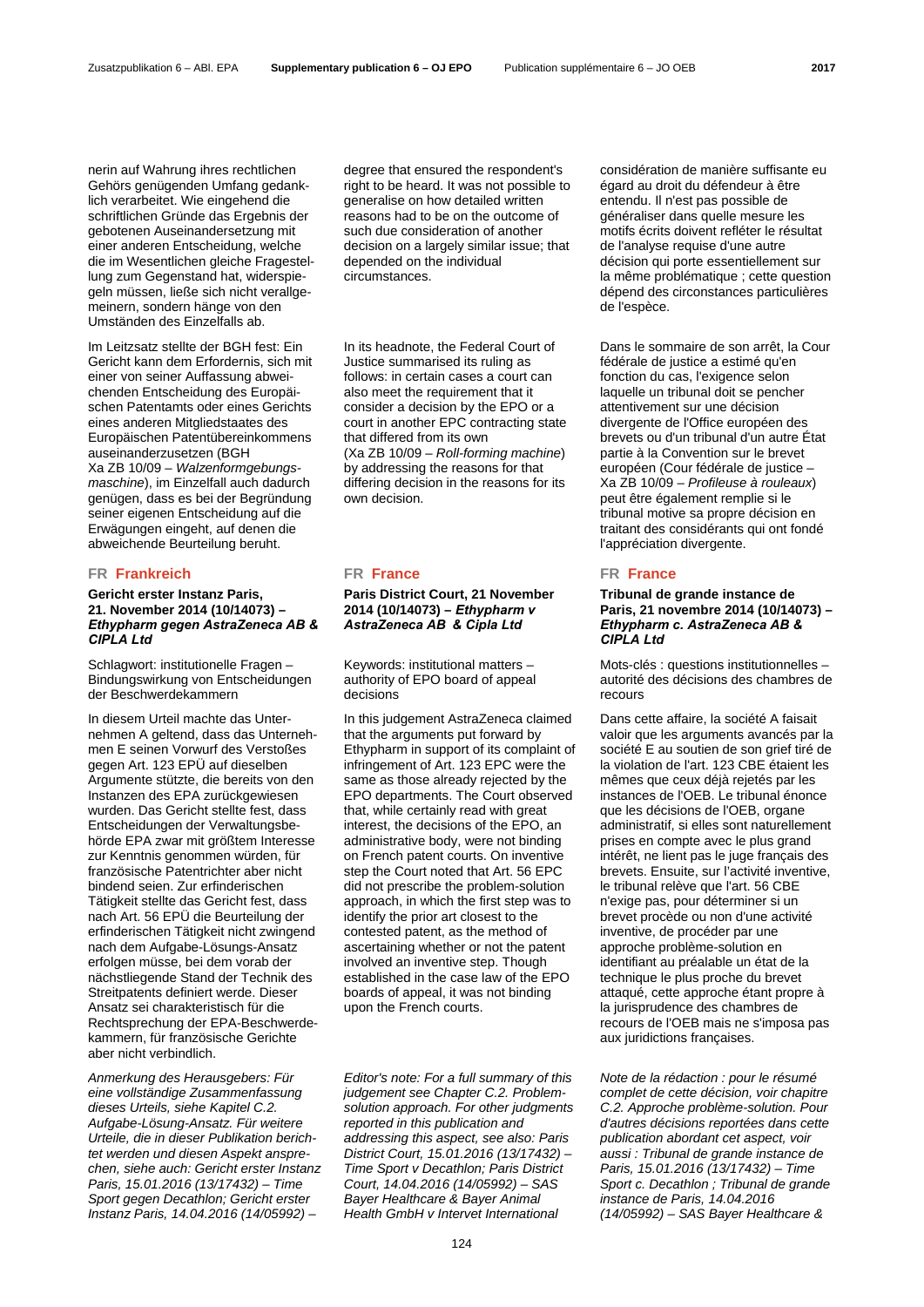*SAS Bayer Healthcare & Bayer Animal Health GmbH gegen Intervet International BV; Gericht erster Instanz Paris, 26.05.2016 (14/05090) – Frau W. und France Brevets gegen Nintendo; Berufungsgericht Paris, 07.10.2016 (14/16544) – PMT Italia gegen ABK Machinery.*

## **2. Aussetzung des nationalen Patentverfahrens**

## **Appellationshof Brüssel, 5. März 2015 –** *Shamrock Technologies gegen belgischer Staat*

Schlagwort: institutionelle Fragen – Aussetzung des nationalen Patentverfahrens – Art. 1 des (ersten) Zusatzprotokolls der EMRK

Die Firma S. ist Inhaberin des europäischen Patents 1 001 880, das in englischer Sprache erteilt wurde. Das belgische Gesetz von 1977 schreibt eine Übersetzung in eine Amtssprache Belgiens innerhalb von drei Monaten nach Bekanntmachung des Erteilungshinweises vor. Da keine solche Übersetzung eingereicht wurde, befand das belgische Patentamt, dass die Wirkungen des Patents in Belgien als von Anfang an nicht eingetreten gälten.

Die Firma S. machte vor den belgischen Gerichten geltend, dass das Gesetz von 1977 das Eigentumsrecht an ihrem europäischen Patent, das sie gemäß Art. 1 des (ersten) Zusatzprotokolls der EMRK genieße, unverhältnismäßig beeinträchtige.

Der Appellationshof Brüssel setzte das Verfahren aus und legte dem belgischen Verfassungsgerichtshof eine Frage zur Vorabentscheidung vor. Dieser erklärte mit Urteil Nr. 3/2014 vom 16. Januar 2014, dass die Bestimmungen des Gesetzes von 1977 gegen Art. 16 der belgischen Verfassung in Verbindung mit Art. 1 des Zusatzprotokolls der EMRK verstießen (das europäische Patent sei Eigentum im Sinne des Artikels 1 des Protokolls).

Daraufhin befand der Appellationshof Brüssel, der belgische Staat könne nicht ernsthaft die Auffassung vertreten, in Ermangelung einer Übersetzung der ursprünglichen Patentschrift sei das Patent nicht länger als Eigentum anzusehen. Ebenso wies es die Argumentation zurück, dass es sich nicht um tatsächliches Eigentum handle bzw. dass es sich um bedingtes Eigentum handle, das an die Einreichung einer Übersetzung innerhalb von drei Monaten geknüpft sei. Die Firma S. stütze sich nicht auf das Zusatzprotokoll, um Eigentum zu erlangen, sondern um sich *BV; Paris District Court, 26.05.2016 (14/05090) – Ms W and France Brevets v Nintendo; Paris Court of Appeal, 07.10.2016 (14/16544) – PMT Italia v ABK Machinery.*

## **2. Stay of national proceedings 2. Sursis à statuer**

# **BE Belgien BE Belgium BE Belgique**

 **Brussels Court of Appeal, 5 March 2015 –** *Shamrock Technologies v Belgium*

 Keywords: institutional matters – stay of national proceedings – Art. 1 Protocol 1 ECHR

 Shamrock Technologies is the proprietor of European patent 1 001 880, which was granted in English. Under a Belgian law of 1977, a translation into an official language of Belgium had needed to be filed within three months of the date of publication of the mention of grant. Since Shamrock had not done so, the Belgian Patent Office had deemed the patent void in Belgium.

 Shamrock argued that the 1977 law disproportionately interfered with its right to the European patent as its property, as guaranteed by Art. 1 of Protocol 1 to the European Convention on Human Rights (ECHR).

 Brussels Court of Appeal stayed the proceedings and sought a preliminary ruling from the Belgian Constitutional Court, which had ruled in its decision 3/2014 of 16 January 2014 that the 1977 law contravened Art. 16 of the Belgian constitution in conjunction with Art. 1 of ECHR Protocol 1 (a patent being property within the latter provision's meaning).

 Belgium, the Court of Appeal held, could not argue that, in the absence of a translation of the original patent specification, it could cease to treat the patent as property. Nor could it argue that the patent was not existing property or that it could become property only on the condition that a translation had been filed within the prescribed threemonth period. Shamrock had invoked the ECHR's first protocol not to acquire property, but to contest having been deprived of property it already had. Since the national validation process cited by Belgium – the filing of a full

*Bayer Animal Health GmbH c. Intervet International BV ; Tribunal de grande instance de Paris, 26.05.2016 (14/05090) – Mme W et France Brevets c. Nintendo ; Cour d'appel de Paris, 7.10.2016 (14/16544) – PMT Italia c. ABK Machinery.*

## **Cour d'appel de Bruxelles, 5 mars 2015 –** *Shamrock Technologies c. État belge*

 Mot-clé : questions institutionnelles – sursis à statuer – art. 1 Protocole 1 CEDH

 La société S est titulaire du brevet européen 1 001 880, délivré en anglais. La loi belge de 1977 impose la traduction en français dans le délai de trois mois après le jour de la publication. Faute d'une telle traduction, le brevet a été réputé sans effet en Belgique par l'OPRI (Office belge de la propriété intellectuelle).

 La société S fait valoir devant les juridictions belges que la loi de 1977 porte une atteinte disproportionnée au droit de propriété sur son brevet européen tel que garanti par l'art. 1 du Protocole 1 de la CEDH.

 La cour d'appel de Bruxelles a sursis à statuer et a posé à la Cour constitutionnelle belge une question préjudicielle. La cour constitutionnelle, par arrêt 3/2014 du 16 janvier 2014, a déclaré que les dispositions de ladite loi de 1977 violent l'art. 16 de la Constitution, lu en combinaison avec l'art. 1 du Protocole 1 de la CEDH (le brevet européen étant un bien au sens de l'art. 1 du Protocole 1 CEDH).

 La cour d'appel de Bruxelles juge qu'il ne peut être sérieusement soutenu par l'État belge que l'absence de traduction des fascicules originaires permettrait de ne plus qualifier ce brevet de bien. De même, la cour écarte l'argumentation consistant à dire qu'il ne s'agirait pas d'un bien actuel ou encore qu'il s'agirait d'un bien conditionnel qui disparaît après trois mois à défaut du dépôt de traduction. La société S n'invoque pas le Premier protocole pour acquérir un bien mais pour s'opposer à être privée d'un bien qu'elle détenait. La validation nationale invoquée par l'État belge,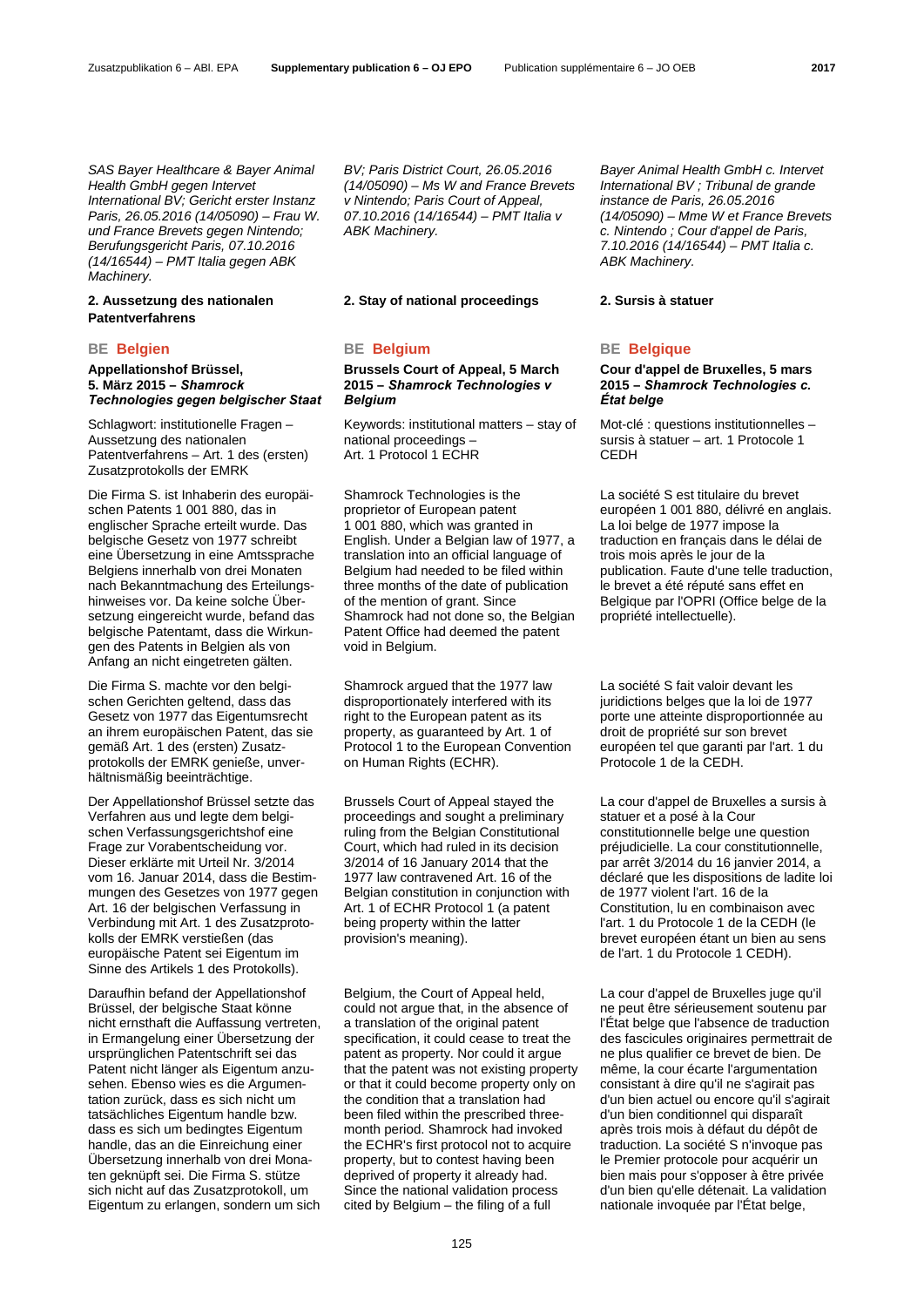dagegen zu wehren, dass ihr bestehendes Eigentum entzogen wird. Die vom belgischen Staat angeführte nationale Validierung, die durch Einreichung einer vollständigen Übersetzung vollzogen werde, sei kein Schritt des Erteilungsverfahrens für ein europäisches Patent, sondern ein diesem Verfahren nachgeschalteter Schritt und könne somit keine Vorbedingung für das Entstehen eines Rechts des geistigen Eigentums sein, das mit der Erteilung eines Patents durch das EPA begründet werde (Art. 64 EPÜ). Die Vorschriften des Artikels 65 EPÜ und des Gesetzes von 1977 änderten nichts am Rechtscharakter des erteilten Patents, sondern sähen lediglich vor, dass seine Wirkungen in Ermangelung einer Übersetzung als nicht eingetreten gelten, es also gegenüber Dritten nicht durchsetzbar ist.

Obwohl die fehlende Übersetzung praktisch keinen Einfluss darauf habe, inwieweit Dritte Kenntnis von der Existenz des europäischen Patents und seinem Schutzumfang erlangen können, habe sich der Gesetzgeber für eine extreme Sanktion entschieden, die so in Art. 65 (3) EPÜ nicht vorgesehen sei. Der Eigentumsentzug stehe in keinem angemessenen Verhältnis zum verfolgten Ziel und verletze in ungerechtfertigter Weise das Eigentumsrecht des Inhabers des europäischen Patents.

Durch die Rückwirkung würden im vorliegenden Fall keine Rechte Dritter eingeschränkt.

Der Appellationshof Brüssel entschied daher, dass das europäische Patent – kraft seiner Erteilung durch das EPA am 21. September 2005 und mit Wirkung ab diesem Tag – seine volle Wirkung nach Art. 64 EPÜ in Belgien entfalte, und ordnete die Streichung des Vermerks, dass seine Wirkungen als nicht eingetreten gelten, aus dem belgischen Patentregister an.

*Anmerkung des Herausgebers: Im Gesetz vom 29. Juni 2016 über verschiedene Bestimmungen im Bereich der Wirtschaft wurde das Erfordernis gestrichen, wonach in Belgien eine Übersetzung von in englischer Sprache erteilten europäischen Patenten einzureichen ist (in Kraft getreten am 1. Januar 2017).*

translation – was not part of the procedure leading to the grant of a European patent, but came after it, it could not be a precondition for that IP right to come into existence on its grant by the EPO (Art. 64 EPC). Art. 65 EPC and the 1977 law did not alter the granted patent's legal status as property; they provided merely that, if no translation were filed, the patent would become void – in other words unenforceable against third parties.

Although the lack of a translation had almost no bearing on whether third parties could learn of the patent's existence and scope, the Belgian legislature had chosen to impose an extreme sanction that was not mandatory under Art. 65(3) EPC. Depriving Shamrock of the property at issue had been disproportionate to the aim pursued and so unlawfully interfered with its right to that property.

 The Court observed that, in this case, no third party's rights would be impaired by the retroactive effect of the ruling.

 Ruling that, under Art. 64 EPC, the patent had full effect in Belgium because, and from the date (21 September 2005) that, the EPO had granted it, the Court ordered that the entry that it was void be deleted from the Belgian patent register.

*Editor's note: As of 1 January 2017, it has no longer been necessary in Belgium to file a translation of the specification of a European patent granted in English, this requirement having been abolished by a law of 29 June 2016 amending various provisions of economic law.*

constituée par le dépôt d'une traduction complète, n'est pas une étape liée à la délivrance d'un brevet européen mais une étape postérieure à celle-ci. Elle ne peut donc constituer une condition préalable à la naissance du droit de propriété intellectuelle qui résulte de la délivrance du brevet par l'OEB (art. 64 CBE). Les dispositions de l'art. 65 CBE et de la loi de 1977 ne modifient pas la qualité juridique du brevet délivré mais se bornent à prévoir qu'à défaut de traduction, il sera privé d'effet c'est-àdire qu'il ne sera pas opposable aux tiers.

 Bien que l'absence de traduction n'influence presque pas la connaissance que des tiers peuvent acquérir de l'existence et de la portée du brevet européen, le législateur a opté pour une sanction extrême. L'art. 65(3) CBE n'exige pas une telle sanction. La privation de propriété en cause n'est pas proportionnée au but poursuivi et porte une atteinte non justifiée au droit de propriété du titulaire du brevet européen.

 Les droits des tiers en l'espèce ne sont pas compromis par la rétroactivité.

 La cour d'appel de Bruxelles dit pour droit que le brevet européen sort ses pleins et entiers effets en Belgique du fait et à compter de sa délivrance par l'OEB le 21 septembre 2005 en application de l'art. 64 CBE, et ordonne la suppression de la mention "sans effets" au Registre belge des brevets.

*Note de la rédaction : Suppression par la loi du 29 juin 2016, portant dispositions diverses en matière d'économie, de l'exigence de dépôt, en Belgique, d'une traduction des fascicules de brevets européens délivrés en anglais (réforme entrée en vigueur le 1er janvier 2017).*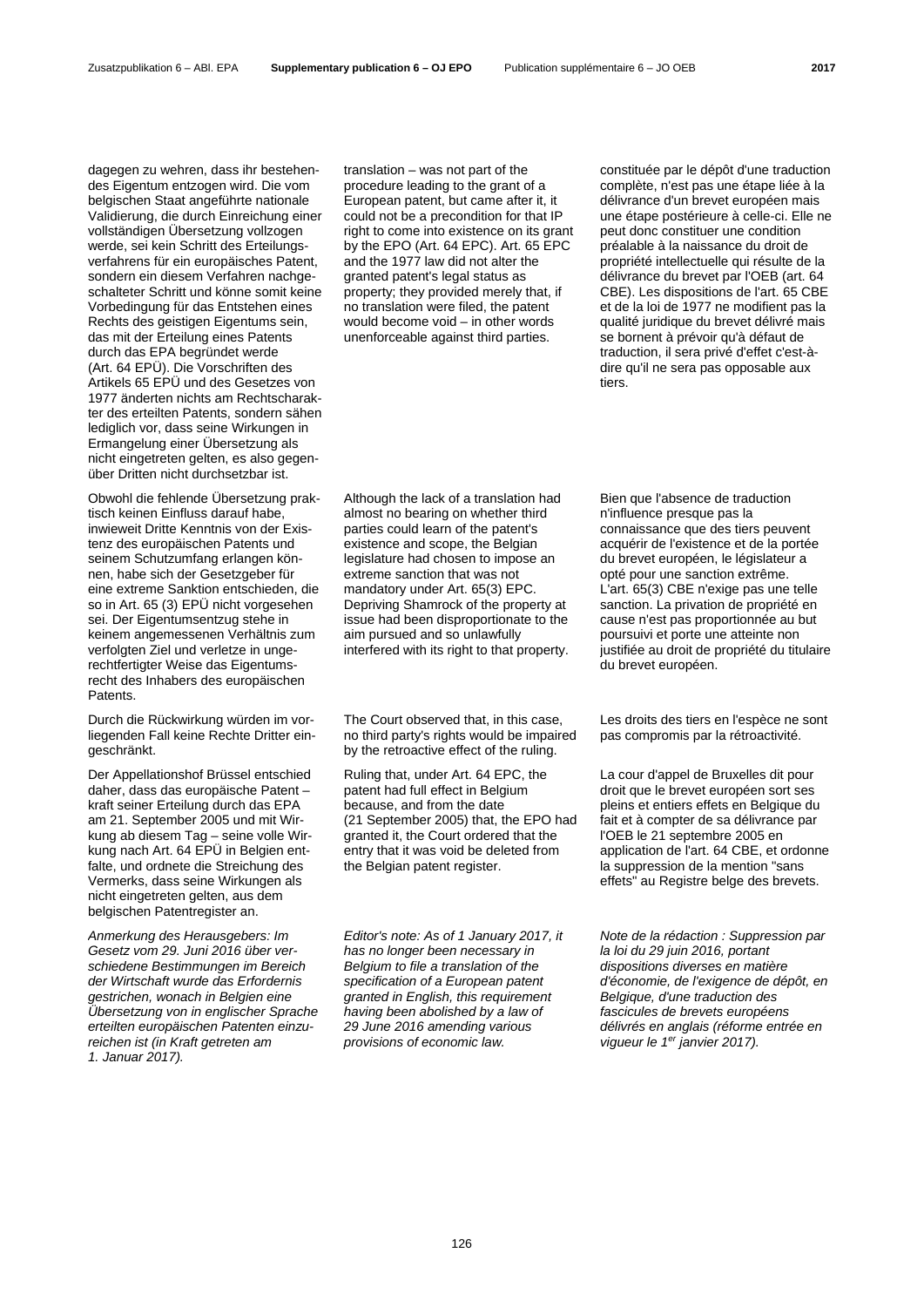### Zusatzpublikation 6 – ABl. EPA **Supplementary publication 6 – OJ EPO** Publication supplémentaire 6 – JO OEB **2017**

## **FR Frankreich FR France FR France**

## **Gericht erster Instanz Paris, 14. April 2016 (15/06549) –** *Piaggio gegen Peugeot Motocycles*

Schlagwort: institutionelle Fragen – fakultative Aussetzung des Verfahrens – Ermessensausübung des **Richters** 

Die Firma P verklagte die Firma PM beim Gericht erster Instanz Paris wegen Verletzung von vier ihrer europäischen Patente, darunter EP 1 635 234 mit der Bezeichnung "Elektronisches Steuersystem für funktionelle Gruppen in einem Fahrzeug". Die Firma PM wiederum beantragte beim Instruktionsrichter, das Verfahren für sämtliche Anträge der Firma P auszusetzen, bis eine endgültige und rechtskräftige Entscheidung des Europäischen Patentamts über die Einsprüche gegen das europäische Patent 1 635 234 vorliegt.

Bezüglich der Verfahrensaussetzung wies der Richter darauf hin, dass diese im Rahmen einer Verletzungsklage gegen ein europäisches Patent bis zum Abschluss eines Einspruchsverfahrens beim EPA fakultativ sei und im Interesse einer ordnungsgemäßen Rechtspflege im Ermessen des Richters liege. Der Richter könne die Einsprüche zwar nicht in der Sache prüfen, müsse aber vor einer Verfahrensaussetzung auf jeden Fall sicherstellen, dass der Antrag das Verfahren nicht verzögere und die Argumente zur Stützung des Einspruchs oder der Beschwerde ernst zu nehmen seien.

Im vorliegenden Fall erklärte der Richter, dass im Juli 2015 zwei Einsprüche – von einer japanischen Firma Y und der Firma PM – gegen das Patent eingelegt worden seien. PM habe zu Recht angeführt, dass sie sich vor allem deshalb für eine Befassung des EPA anstatt für eine Nichtigkeitsklage bei den französischen Gerichten entschieden habe, weil mindestens zwei Verfahren gegen sie in Italien und Frankreich anhängig seien. Im Oktober 2015 habe PM eine Beschleunigung des Verfahrens vor dem EPA beantragt, sodass mit einer Entscheidung im ersten Quartal 2017 zu rechnen sei. Im Dezember 2015 habe die Firma P eine Verlängerung der Erwiderungsfrist beantragt. Der Firma PM könne unter diesen Umständen bei ihrem Einspruch weder Nachlässigkeit noch eine Verfahrensverzögerung vorgeworfen

## **Paris District Court, 14 April 2016 (15/06549) –** *Piaggio v Peugeot Motocycles* **(pre-trial casemanagement order)**

 Keywords: institutional matters – stay of national proceedings optional – exercise of discretion

 Italian company Piaggio sued French company Peugeot Motocycles for infringement of four European patents, including EP 1 635 234 entitled "Electronic control system for operating groups of a vehicle". At the pre-trial stage, Peugeot filed a preliminary motion to stay all of Piaggio's claims pending a final, unappealable decision from the EPO on oppositions filed against EP 1 635 234.

 The judge handling the pre-trial management of the case noted that there was no obligation to stay an action for infringement of a European patent pending the outcome of opposition proceedings before the EPO. It was a matter for courts to decide at their discretion, having regard to what was appropriate to ensure the proper administration of justice. While it was not for courts to establish whether an opposition or appeal was indeed well founded, before staying the infringement proceedings they at least had to make sure that the motion to do so was not a mere delaying tactic and that the basis for the opposition or appeal was sound.

Assessing the case at hand, the judge noted that two oppositions had been filed against EP 1 635 234, by Japanese company Yamaha and, in July 2015, by Peugeot Motocycles, which, she ruled, had rightly argued that its decision to contest the patent's validity before the EPO, and not in France, was justified primarily because proceedings were pending against it in at least two countries: France and Italy. In October 2015, Peugeot had asked for the EPO proceedings to be expedited, which should have led to a decision in the first quarter of 2017; in December 2015, Piaggio had asked for an extension to the term for reply. Peugeot could therefore not be accused of either negligence in its opposition or of stalling for time. Moreover, it had disclosed its and Yamaha's opposition cases in its written submissions to the

## **Tribunal de grande instance de Paris, ordonnance du juge de la mise en état, 14 avril 2016 (15/06549) –**  *Piaggio c. Peugeot Motocycles*

 Mots-clés : questions institutionnelles – sursis à statuer facultatif – appréciation du juge

 La société P invoque quatre brevets européens dont elle est titulaire parmi lesquels le brevet européen 1 635 234 intitulé "Système de contrôle pour groupes fonctionnels d'un véhicule". La société P a fait assigner la société PM, devant le tribunal de grande instance de Paris, en contrefaçon de ses 4 brevets. La société PM sollicite notamment du juge de la mise en état de surseoir à statuer sur l'ensemble des demandes de la société P dans l'attente d'une décision définitive et purgée de tout recours de l'Office européen des brevets sur les oppositions formées à l'encontre du brevet européen 1 635 234.

 Sur le sursis à statuer, le juge énonce que le sursis à statuer dans le cadre d'une action en contrefaçon de brevet européen, dans l'attente de l'issue d'une procédure d'opposition devant l'OEB, est facultatif et relève du pouvoir souverain d'appréciation du juge, au regard de l'intérêt d'une bonne administration de la justice. Si le juge ne peut procéder à un examen des oppositions pour en apprécier la valeur, il doit néanmoins, préalablement au prononcé du sursis, s'assurer que la demande de sursis à statuer n'est pas dilatoire et que les arguments développés à l'appui de l'opposition ou du recours ne sont pas dépourvus de sérieux.

 En l'espèce, le juge relève que ledit brevet a fait l'objet de deux oppositions par une société japonaise Y et par la société PM en juillet 2015. La société PM expose justement que son choix de saisir l'OEB plutôt que de faire valoir la nullité du brevet devant la juridiction française s'explique notamment par l'existence d'au moins deux procédures en cours à son encontre en Italie et en France. En octobre 2015, la société PM a demandé un traitement accéléré de la procédure devant l'OEB qui devrait permettre d'obtenir une décision au cours du premier trimestre 2017. En décembre 2015, la société P a demandé une extension du délai de réponse. Il ne peut dans ces circonstances être reproché à la société PM d'avoir été négligente dans son recours ou dilatoire. Par ailleurs, la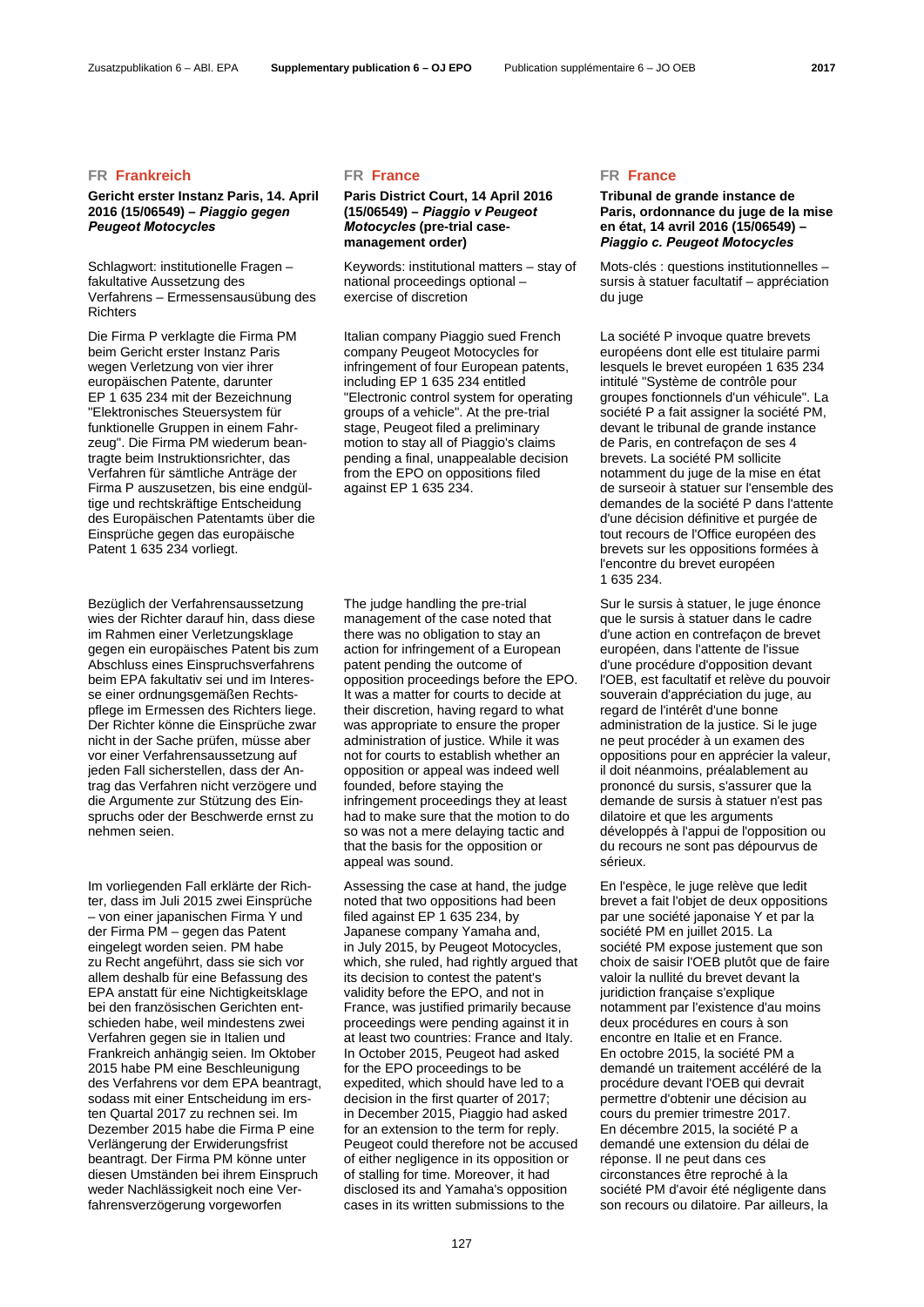werden. Die Firma PM habe die von ihr selbst und der Firma Y angeführten Tatsachen und Beweismittel zur Stützung ihrer Einsprüche vorgebracht. Diese seien in den Schriftsätzen von PM beschrieben. Der Richter fasste drei der vier angeführten Einspruchsgründe zusammen und erklärte u. a. zum Argument der Erweiterung über den Inhalt der Anmeldung in der eingereichten Fassung hinaus, dass in der ursprünglichen Beschreibung von "gearcase" die Rede gewesen und dieser Begriff durch "controller" ersetzt worden sei. Zum Vorwurf der mangelnden Neuheit nannte der Richter als triftigstes Argument, dass P zuvor eine fast identische europäische Anmeldung mit demselben Erfinder eingereicht habe, die Teil des Stands der Technik sei. Angesichts dieser Punkte und der vorgebrachten Beweismittel stellte der Instruktionsrichter fest, dass das Einspruchsverfahren ernst zu nehmen und nicht auf eine Verfahrensverzögerung ausgerichtet sei; der Richter setzte deshalb das Verfahren aus, bis die Entscheidung der Einspruchsabteilung des EPA vorliege. Die Parteien waren sich darin einig, dass die vier Patente der Firma P miteinander verbunden seien und sich deshalb die beschlossene Verfahrensaussetzung bis zur Vorlage einer Entscheidung der Einspruchsabteilung des EPA zu EP 1 635 234 auf den gesamten Rechtsstreit erstrecken müsse.

*Anmerkung des Herausgebers: Ein weiteres aktuelles Beispiel einer fakultativen Verfahrensaussetzung bis zur Entscheidung des Einspruchsbeschwerdeverfahrens ist Gericht erster Instanz Paris, ord. JME, 17. November 2016* – *Novartis gegen Biogaran, mit Bezug auf parallele Verfahren (PIBD 2017, Nr. 1064, III, S. 33) und ein Beispiel für eine Verfahrensaussetzung, die allerdings nach Seriositätsprüfung des Einspruchs abgelehnt wurde, ist Gericht erster Instanz Paris vom 17. April 2015 (PIBD 2015, Nr. 1028, III, S. 363). Ein Beispiel für eine Verfahrensaussetzung, die nach Art. L. 614-15 CPI (FR-PatG) gesetzlich vorgeschrieben ist (Verletzungsklage auf der Grundlage eines europäischen Patents, das die Priorität des französischen Patents beansprucht und in dem Frankreich benannt ist), findet sich in Gericht erster Instanz Paris, ord. JME, 24. November 2016 (RG 15/15648), NCAM Technologies gegen Solidanim. Diese Entscheidung ist gleichzeitig ein Beispiel für eine Aussetzung auf der Grundlage von Art. L. 615-4, letzter Absatz CPI (Patentanmeldung).*

Court, including supplying the supporting evidence. The judge summarised three of the four grounds for opposition, noting for instance alleged extension beyond the content of the application as filed on the basis that "gearcase" in the original description had been replaced by "controller", and alleged lack of novelty, for which the judge held the most persuasive argument to be that Piaggio had previously filed an almost identical European application – naming the same inventor – which belonged to the prior art. The judge concluded that, given these arguments and Peugeot's submissions, the oppositions were sufficiently sound and not a delaying tactic, and ordered that the proceedings be stayed pending the EPO oppositiondivision decision. The parties having agreed to regard the four patents as interrelated, the stay applied to the entire case.

*Editor's note: For another recent case where staying the infringement proceedings pending the opposition appeal proceedings decision was optional, see Paris District Court of 17 November 2016 – Novartis v Biogaran, referring to parallel proceedings (PIBD 2017, No. 1064, III, p.33); for a case where a stay was rejected on the ground that there was no sound basis for opposition, see Paris District Court of 17 April 2015 (PIBD 2015, No. 1028, III, p. 363). For a case where a stay was mandatory under both Art. L 614-15 (alleged infringement of a French patent while a European application claiming its priority and designating France was pending) and Art. L 615-4, last paragraph (pending patent application) of the French Intellectual Property Code, see Paris District Court of 24 November 2016 (RG 15/15648) – NCAM Technologies v Solidanim (pre-trial case-management order).*

société PM expose et produit les moyens invoqués par elle et par la société Y à l'appui des recours formés. Ces moyens sont exposés par la société PM dans ses écritures. Le juge résume trois des quatre motifs d'opposition invoqués, relevant entre autres que sur le motif d'extension audelà du contenu de la demande telle que déposée, la description d'origine mentionnait un "gearcase" et que ce terme aurait été remplacé par un "controller" ; sur le défaut de nouveauté soulevé, le juge énonce que l'argument le plus marquant est que la société P a déposé auparavant une demande européenne quasiment identique, avec le même inventeur, qui fait partie de l'état de la technique. Le juge conclut qu'au vu de ces éléments et des pièces versées aux débats, le juge de la mise en état constate le caractère suffisamment sérieux et non dilatoire de la procédure de recours engagée et sursoit à statuer jusqu'à la décision de la division d'opposition de l'OEB. Les parties s'entendent pour considérer que les quatre brevets de la société P sont liés entre eux et dès lors le sursis décidé jusqu'à la décision de la division d'opposition de l'OEB concernant le brevet européen 1 635 234 doit s'étendre à l'intégralité du litige.

*Note de la rédaction : Pour un autre exemple récent de sursis à statuer facultatif ordonné dans l'attente de la décision du recours sur opposition devant la chambre de recours, voir TGI Paris, ord. JME, 17 novembre 2016 Novartis c. Biogaran, faisant référence à des procédures parallèles, (PIBD 2017, n° 1064, III, p.33) et pour un exemple de sursis rejeté après avoir évalué le sérieux de l'opposition, voir TGI Paris, 17 avril 2015 (PIBD 2015, n° 1028, III, p. 363). Pour un exemple où le sursis à statuer est de droit sur le fondement de l'art. L. 614-15 CPI (action en contrefaçon sur la base d'un brevet européen revendiquant la priorité du brevet français et désignant la France), voir TGI Paris, ord. JME, 24 novembre 2016 (15/15648), société NCAM Technologies contre société Solidanim. Et la même décision comme exemple également où le sursis est de droit sur le fondement de l'art. L. 615-4, dernier alinéa, CPI (demande de brevet).*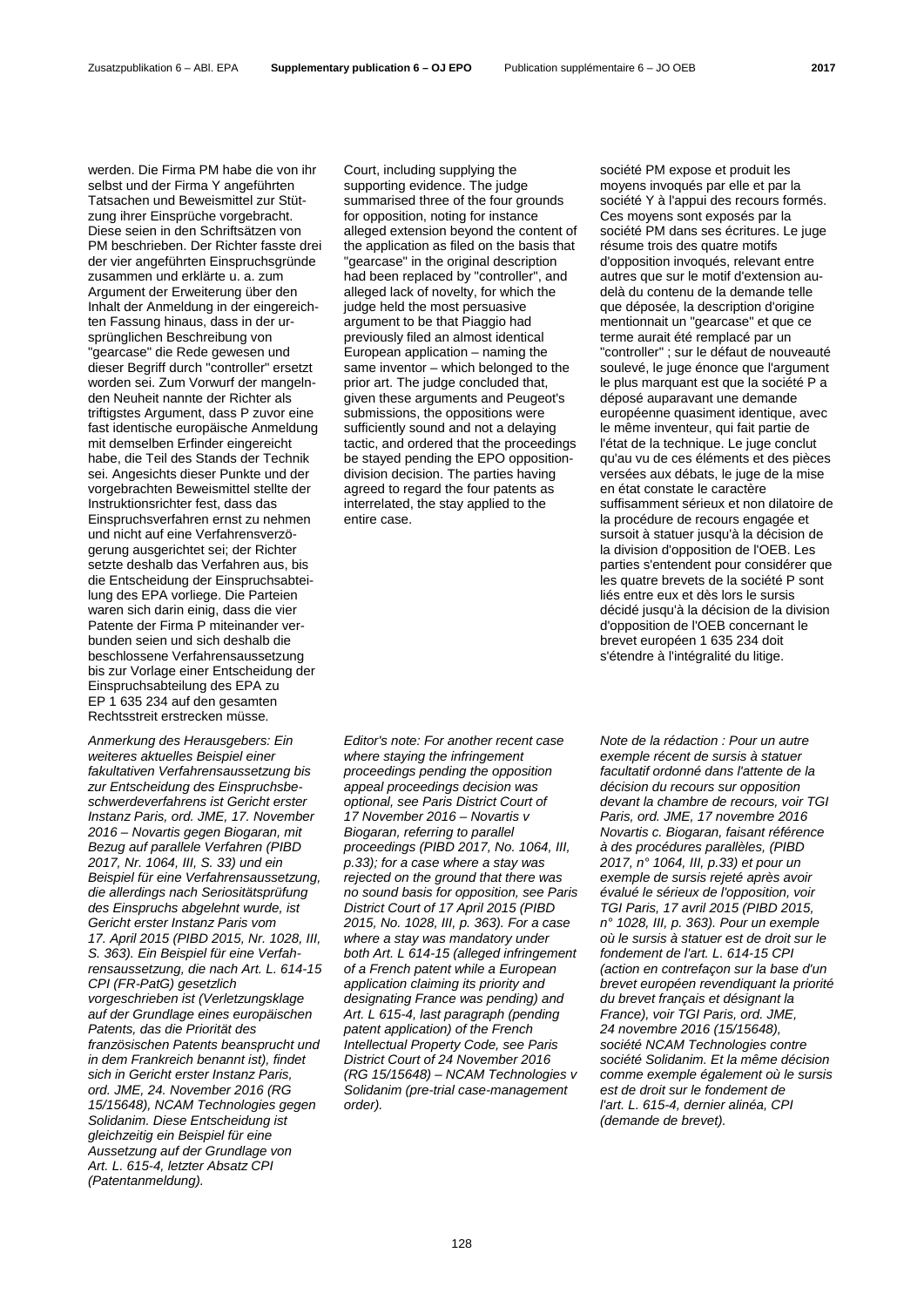## **GB Vereinigtes Königreich GB United Kingdom GB Royaume-Uni**

## **Patents Court, 2. Oktober 2015 –** *Fontem Holdings 1BV & Anor gegen Ten Motives Limited & Ors*  **[2015] EWHC 2752 (Pat)**

Schlagwort: institutionelle Fragen – Aussetzung des nationalen Patentverfahrens – vor dem EPA anhängiger Einspruch

Der Fall betraf einen Antrag von Ten Motives auf ein Urteil im summarischen Verfahren bzw. alternativ auf Aussetzung der Verletzungsklage der Firma Fontem in Bezug auf ihr Patent, dessen Lehre unter anderem eine Zerstäubereinheit umfasst, die die Aerosolwirkung und die Zerstäubereffizienz bei elektronischen Zigaretten verbessert.

In Bezug auf die beantragte Aussetzung im Lichte eines anhängigen Einspruchsverfahrens beim EPA verwies das Gericht auf die in *IPCOM GmbH gegen HTC Europe Co Limited* [2013] EWCA Civ 1496 (für eine Zusammenfassung des Urteils siehe "Rechtsprechung aus den Vertragsstaaten des EPÜ" (2011-2014), Zusatzpublikation – ABl. 2/2015, S. 170) festgelegten Grundsätze. Wichtig sei, dass das Ermessen bei der Aussetzung eines Verfahrens im Sinne einer gerechten Abwägung der Interessen der Parteien unter Berücksichtigung aller relevanten Umstände des Einzelfalls ausgeübt werden müsse: Dies sei stets die entscheidende Frage. Wenn keine anderen Faktoren eine Rolle spielten, sei eine Aussetzung des nationalen Verfahrens bis zum Abschluss eines parallelen Verfahrens beim EPA über die Gültigkeit des Patents die Standardoption.

Norris J gründete seine Entscheidung auf eine Reihe von Faktoren. Dazu zählte die Dauer der Aussetzung, denn das Einspruchsverfahren beim EPA sei wahrscheinlich nicht vor 2019 abgeschlossen. Die Gefahr unnötiger Kosten bei einer Weiterführung des Verfahrens sei nur gering. Daneben berücksichtigte er auch die Auswirkungen einer Aussetzung für rasch veränderliche Märkte wie den der E-Zigaretten.

Der Markt für E-Zigaretten sei dynamisch und entwickle sich rasant. Die wichtigsten Akteure auf diesem Markt verwendeten die patentierte Technologie von Fontem. Dieses Patent könne das entscheidende geistige Eigentum für Zerstäuber enthalten. Es sei wünschenswert, möglichst früh möglichst viel Rechtssicherheit für die Geschäftstätigkeit möglichst vieler Marktteilnehmer zu schaffen. Derzeit gehe es beim

## **Patents Court, 2 October 2015 –** *Fontem Holdings 1BV & Anor v Ten Motives Limited & Ors* **[2015] EWHC 2752 (Pat)**

 Keywords: institutional matters – stay of national proceedings – opposition pending before the EPO

 The case concerned an application by 10 Motives for defendants' summary judgment and, in the alternative, a stay of Fontem's claim in respect of its patent, which taught *inter alia* an atomiser structure that improves aerosol effects and atomising efficiency in electronic cigarettes.

 On the requested stay in the light of pending EPO opposition proceedings, the court referred to the principles established in *IPCOM GmbH v HTC Europe Co Limited* [2013] EWCA Civ 1496 (for a summary of this judgment see third edition "Case Law from the Contracting States to the EPC" (2011- 2014), supplementary publication – OJ 2/2015, p.170). The essential point was that the discretion to grant a stay must be exercised to achieve a balance of justice between the parties having regard to all the relevant circumstances of the case: and that was always the ultimate question. That said, if there were no other factors, a stay of national proceedings pending the determination of concurrent proceedings in the EPO concerning the validity of the patent was the default option.

 Norris J based his decision on a number of factors. These included the length of the stay, with opposition proceedings at the EPO unlikely to be concluded before 2019. Furthermore, there was the likely low risk of wasted costs if proceedings went ahead. He also weighed the effect of stays in very fast moving commercial markets, such as e-cigarettes.

 The market for e-cigarettes was dynamic and developing very rapidly. The major participants were using what Fontem said was its patented technology. The patent could contain the key intellectual property concerning atomisers. It was desirable to achieve as much commercial certainty as possible for as many market participants as possible as early as possible. The contest at that moment

## **Tribunal des brevets, 2 octobre 2015 –** *Fontem Holdings 1BV & Anor c. Ten Motives Limited & Ors* **[2015] EWHC 2752 (Pat)**

 Mots-clés : questions institutionnelles – sursis à statuer – opposition pendante à l'OEB

 Dans l'affaire en question, 10 Motives avait demandé un jugement en référé et, à titre subsidiaire, un sursis à statuer sur la demande de Fontem relative à son brevet portant entre autres sur une structure de nébulisation qui améliore les effets aérosols et l'efficacité de la nébulisation des cigarettes électroniques.

 Concernant la demande de sursis à statuer eu égard à la procédure d'opposition en instance devant l'OEB, le tribunal s'est référé aux principes établis dans la décision *IPCOM GmbH c. HTC Europe Co Limited* [2013] EWCA Civ 1496 (pour un résumé de cette décision, voir la 3e édition de "La jurisprudence des États parties à la CBE" (2011-2014), publication supplémentaire – JO 2/2015, p. 170). Le point essentiel est que le pouvoir de surseoir à statuer doit être exercé de manière à parvenir à un juste équilibre entre les parties en tenant compte de toutes les circonstances pertinentes de l'affaire. C'est cette question qui prime toujours en dernier ressort. Ceci étant dit, en l'absence d'autres facteurs, l'option par défaut est de suspendre la procédure nationale jusqu'à ce que soit achevée la procédure parallèle devant l'OEB relative à la validité du brevet.

 Le juge Norris a fondé sa décision sur un certain nombre de facteurs. Il a notamment tenu compte de la durée du sursis, étant donné qu'il était peu probable que la procédure d'opposition devant l'OEB s'achève avant 2019. En outre, il était peu probable que la poursuite de la procédure engendre des frais inutiles. Le juge a également pris en considération l'effet d'un sursis à statuer dans un marché très fluctuant, comme celui de la cigarette électronique.

 Le juge a par ailleurs relevé que le marché de la cigarette électronique était dynamique et se développait très rapidement. Les principaux acteurs utilisaient la technologie que Fontem disait avoir brevetée. Le brevet pouvait contenir le droit de propriété intellectuelle clé en matière de nébulisateurs. Il était dès lors souhaitable de garantir dès que possible le plus haut degré de sécurité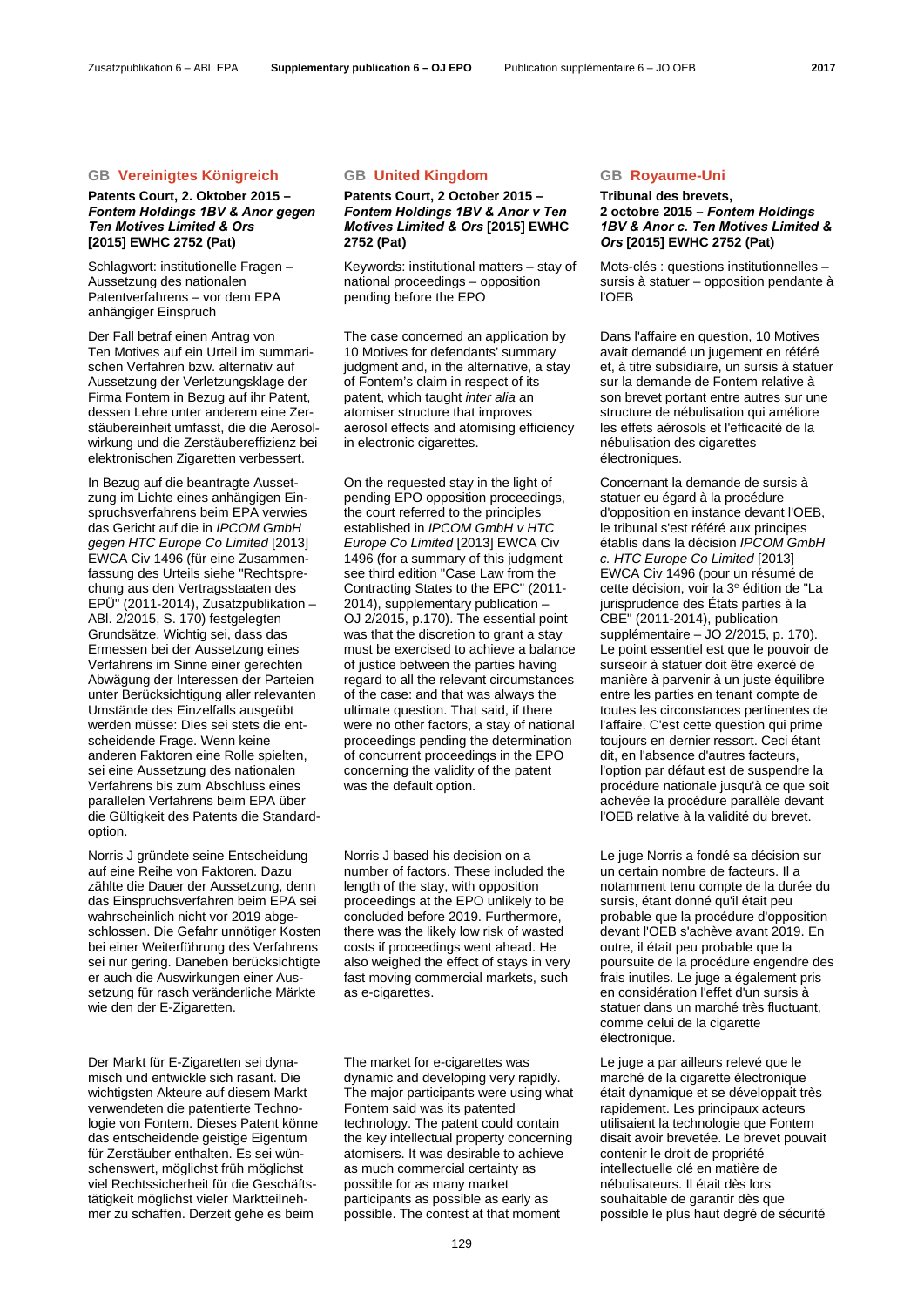Wettbewerb darum, Marktanteile für bestimmte Marken zu erwerben. Sobald sich eine Marke einen Marktanteil gesichert habe (und sei es mit einem patentverletzenden Produkt), könne sie alle Arten von neuen Produkten einführen. Wenn Ten Motives durch die Einlegung eines Einspruchs beim EPA einen 35-prozentigen Anteil am britischen Markt aufrechterhalten könne, während andere Marktteilnehmer im Mai 2016 mit Fontem über ähnliche (wenn auch nicht absolut identische) Fragen stritten, würde dies den Markt stark verzerren.

In einem sich rapide entwickelnden Markt gelte es i) die finanziellen Folgen von Rechtsverletzungen möglichst früh zu klären (je später dies geschehe, desto schwieriger werde es, zwischen den Folgen von Rechtsverletzungen und Marktveränderungen zu differenzieren), und ii) zu prüfen, ob die Produkte von Ten Motives eine Verletzung von Schutzrechten darstellten (wenn dem nicht so sei, könne Ten Motives uneingeschränkt am Wettbewerb teilnehmen und möglicherweise beschließen, das Einspruchsverfahren zu beenden).

Nach Abwägung dieser konkurrierenden Aspekte kam Norris J zu dem Schluss, dass eine Aussetzung abzulehnen ist; unbeschadet davon hat Ten Motives die Möglichkeit, einen weiteren Antrag zu stellen, unmittelbar bevor über Fragen der Abhilfe entschieden wird.

## **GB Vereinigtes Königreich GB United Kingdom GB Royaume-Uni**

**Patents Court, 18. Februar 2016 –** *Eli Lilly and Company gegen Janssen Sciences Ireland UC (ehemals Janssen Alzheimer Immunotherapy)*  **[2016] EWHC 313 (Pat)**

Schlagwort: institutionelle Fragen – Aussetzung des nationalen Patentverfahrens – vor dem EPA anhängiger Einspruch

Eli Lilly beantragte den Widerruf des europäischen (UK) Teilpatents 2 305 282 von Janssen und reichte Klage auf Feststellung der Nichtverletzung ein. Janssen beantragte, das Verfahren auszusetzen, bis eine Entscheidung des EPA über die Rechtsgültigkeit ergangen ist.

was all about establishing market share for particular brands. Once a brand established a market share (even with an infringing product) it could introduce all sorts of new products. To preserve for 10 Motives a 35% share of the UK market by virtue of its having filed an opposition at the EPO whilst the other market participants fought similar (but not absolutely identical) issues out with Fontem in May 2016 would distort the market hugely.

 In a rapidly developing market (i) the financial consequences of any wrongdoing should be assessed sooner rather than later (because the more delayed the exercise, the harder it became to disentangle the consequences of wrongdoing from market changes); and (ii) the more important it was to test whether 10 Motives' products infringed (because if they did not then 10 Motives could compete fully and might decide to abandon the opposition proceedings).

 Weighing the competing considerations Norris J concluded that a stay ought to be refused, but without prejudice to the ability of 10 Motives to make a further application immediately before questions of relief were to be determined.

**Patents Court, 18 February 2016 –** *Eli Lilly and Company v Janssen Sciences Ireland UC (formerly Janssen Alzheimer Immunotherapy)*  **[2016] EWHC 313 (Pat)**

 Keywords: institutional matters – stay of national proceedings – opposition pending before the EPO

 Eli Lilly's claim was for revocation in respect of Janssen's European (UK) 2 305 282 divisional patent and a declaration of non-infringement. Janssen applied for a stay of the proceedings pending a decision on validity by the EPO.

commerciale pour le plus grand nombre d'acteurs. Les différentes marques se disputaient avant tout les parts de marché. Une fois qu'une marque s'était assuré une part de marché (même avec un produit contrefaisant), elle pouvait lancer toutes sortes de nouveaux produits. Le marché aurait été considérablement faussé si 10 Motives s'était vu garantir 35 % du marché britannique au motif qu'il avait formé une opposition devant l'OEB, alors qu'un litige portant sur des questions similaires (mais pas absolument identiques) opposerait les autres acteurs du marché à Fontem en mai 2016.

 Dans un marché en plein essor, i) il convient d'évaluer les conséquences financières de toute violation d'un droit le plus tôt possible (plus on attend, plus il est difficile de faire la distinction entre les conséquences de la violation et les mutations du marché) et ii) il importait surtout, en l'occurrence, de vérifier si les produits de 10 Motives étaient contrefaisants (car, dans la négative, 10 Motives pourrait pleinement livrer concurrence et décider d'abandonner la procédure d'opposition).

Après avoir pesé les différents arguments en présence, le juge Norris a conclu qu'il convenait de refuser le sursis à statuer, sans préjudice toutefois de la capacité de 10 Motives de présenter une nouvelle demande juste avant que soit tranchée la question de la réparation.

**Tribunal des brevets, 18 février 2016 –** *Eli Lilly and Company c. Janssen Sciences Ireland UC (anciennement Janssen Alzheimer Immunotherapy)* **[2016] EWHC 313 (Pat)**

 Mots-clés : questions institutionnelles – sursis à statuer – opposition pendante à l'OEB

 Eli Lilly a requis l'annulation du brevet européen (UK) 2 305 282 de Janssen, délivré sur la base d'une demande divisionnaire, ainsi qu'une déclaration de non-contrefaçon. Janssen a demandé la suspension de la procédure en attendant que l'OEB ait tranché la question de la validité.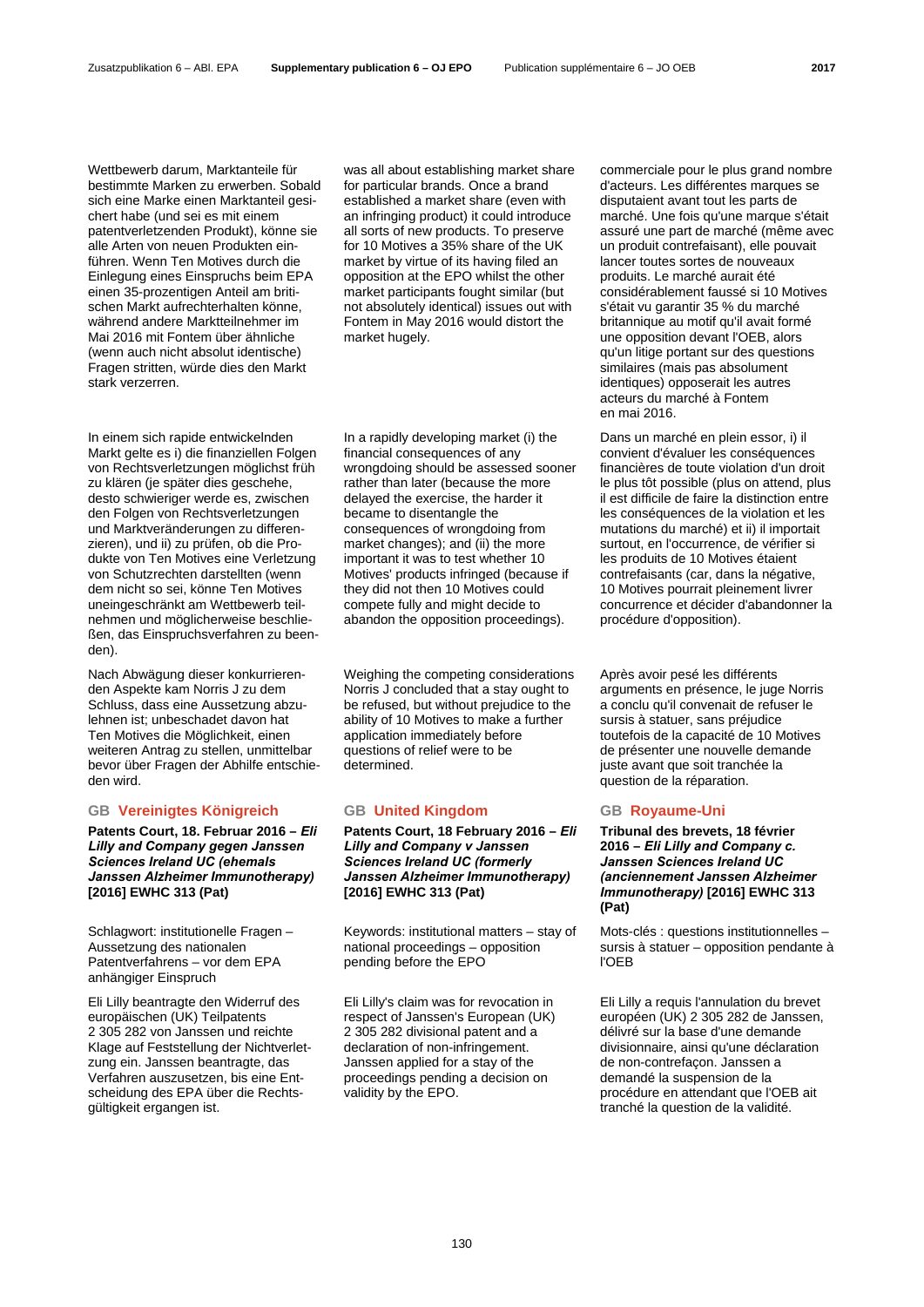Das Gericht wandte die Grundsätze aus dem Fall *IPCOM GmbH & Co KG gegen HTC Europe Co. Ltd* [2013] EWCA Civ 1496 (für eine Zusammenfassung des Urteils siehe "Rechtsprechung aus den Vertragsstaaten des EPÜ" (2011-2014), Zusatzpublikation – ABl. 2/2015, S. 170) an. Danach sei in Ermangelung anderer Faktoren die Aussetzung des nationalen Verfahrens die Standardoption. Es sei nicht sinnvoll, zwei parallele Verfahren zu führen, nur weil das EPÜ dies zulässt.

Aus der Anwendung der *IPCOM*-Faktoren auf den vorliegenden Fall ergaben sich folgende Kernfragen:

i) Wie wird der zeitliche Rahmen des englischen Verfahrens und des Verfahrens vor dem EPA aller Wahrscheinlichkeit nach aussehen?

ii) Entsteht für Eli Lilly erhebliche wirtschaftliche Unsicherheit, wenn das englische Verfahren ausgesetzt wird und das Unternehmen den Abschluss des Verfahrens vor dem EPA abwarten muss?

iii) Waren die von Janssen angebotenen Zusagen ausreichend, um die wirtschaftliche Unsicherheit für Eli Lilly im Fall einer Verfahrensaussetzung auf ein hinnehmbares Maß zu reduzieren?

iv) Sprachen die übrigen *IPCOM*-Faktoren, angewandt auf diesen Fall, für oder gegen die Verfahrensaussetzung?

Zur Frage des zeitlichen Rahmens befand Rose J, dass das fortgeschrittene Stadium des Verfahrens vor dem EPA für die Aussetzung spreche. Es sei wahrscheinlich, dass die Entscheidung des EPA über die Rechtsgültigkeit sogar auf der Beschwerdeebene vor dem Ergebnis des englischen Verfahrens verfügbar wäre, auch wenn sich das Verfahren vor dem EPA noch verzögern könnte, z. B. durch Verlegungsanträge anderer Einsprechender oder durch Zurückverweisung weiterer Punkte, wenn der Beschwerde von Janssen zum Stammpatent stattgegeben würde. Zu potenziellen Parallelverfahren stellte die Richterin fest, dass die Kosten für die Fortführung des englischen Verfahrens unbedeutend seien angesichts des Betrags, der für beide Parteien wirtschaftlich auf dem Spiel stehe. Was die wirtschaftliche Unsicherheit betreffe, reichten die von Janssen angebotenen Zusagen unter den gegebenen Umständen nicht aus, da es für Eli Lilly weiterhin schwierig bleiben würde, zu entscheiden, wann das Zulassungsverfahren für sein Erzeugnis

 The court applied the principles set out in *IPCOM GmbH & Co KG v HTC Europe Co Ltd* [2013] EWCA Civ 1496 (for a summary of this judgment, see the third edition of "Case Law from the Contracting States to the EPC" (2011- 2014), supplementary publication – OJ 2/2015, p.170). Thus, if there were no other factors, a stay of the national proceedings was the default option. There was no purpose in pursuing two sets of proceedings simply because the Convention allowed for it.

 The main issues arising from the application of the *IPCOM* factors in this case were:

 (i) What were the relative likely timings of the English and EPO proceedings?

 (ii) Was Eli Lilly prejudiced by significant commercial uncertainty if the English proceedings were stayed and it had to wait for the EPO proceedings to be finalised?

 (iii) Were the undertakings offered by Janssen sufficient to reduce the commercial uncertainty faced by Eli Lilly to an acceptable level if a stay was granted?

 (iv) Did the other facts in *IPCOM* as applied to the facts here point in favour or against the grant of a stay?

 On the question of timing, Rose J considered that the advanced stage of the EPO proceedings pointed in favour of a stay. It was likely that the EPO decision on validity even at appellate level would be available before the result in the English proceedings. This was even though the EPO proceedings could be driven off course by, for example, requests for postponement by other opponents or remittal of further issues if Janssen's appeal was allowed in respect of the parent patent. Concerning the potential duplication of proceedings, the judge found that the cost of the English proceedings going ahead was not significant in light of the amount at stake commercially for both parties. Regarding commercial uncertainty, in the circumstances, Janssen's undertakings were insufficient as it would remain difficult for Eli Lilly to decide when to start the process of authorisation for its product solanezumab. There was considerable value for Eli Lilly in knowing as soon as possible whether solanezumab would infringe Janssen's patents if valid and

 Le Tribunal, ayant appliqué les principes énoncés dans la décision *IPCOM GmbH & Co KG c. HTC Europe Co Ltd* [2013] EWCA Civ 1496 (pour un résumé de cette décision, voir la 3e édition de "La jurisprudence des États parties à la CBE" (2011-2014), publication supplémentaire – JO 2/2015, p. 170), a considéré qu'en l'absence d'autres facteurs, la suspension de la procédure nationale constituait le choix par défaut. Rien ne justifiait de poursuivre deux procédures différentes uniquement parce que la Convention le permet.

 L'application à la présente affaire des critères énoncés dans la décision *IPCOM* a soulevé les principales questions suivantes :

 i) Quel serait le calendrier probable de la procédure anglaise d'une part et de la procédure devant l'OEB d'autre part ?

 ii) Y aurait-il une insécurité commerciale considérable pour Eli Lilly si la procédure anglaise était suspendue et qu'il lui fallait attendre la clôture de la procédure devant l'OEB ?

 iii) Si la suspension était accordée, les engagements offerts par Janssen suffisaient-ils pour ramener à un niveau acceptable l'insécurité commerciale pour Eli Lilly ?

 iv) Les autres faits de l'affaire *IPCOM* tels qu'appliqués aux faits de l'espèce vont-ils ou non dans le sens de l'octroi de la suspension de la procédure ?

 En ce qui concerne le calendrier des procédures, la juge Rose a considéré que le stade avancé de la procédure devant l'OEB plaidait en faveur d'une suspension. Il était probable, même dans le cadre d'un recours, que la décision de l'OEB concernant la validité serait disponible avant le résultat de la procédure anglaise, et ce alors même que la procédure devant l'OEB était susceptible d'être déviée de son cours en raison par exemple de demandes de report présentées par d'autres opposants ou du renvoi de questions non tranchées si le recours de Janssen concernant le brevet initial connaissait une issue favorable. S'agissant de la duplication potentielle des procédures, la juge a estimé que le coût de la poursuite de la procédure anglaise n'était pas significatif eu égard à la somme en jeu sur le plan commercial pour les deux parties. Sur la question de l'insécurité commerciale, les engagements offerts par Janssen étaient, dans les circonstances de l'affaire, insuffisants car il demeurerait difficile pour Eli Lilly de décider à quel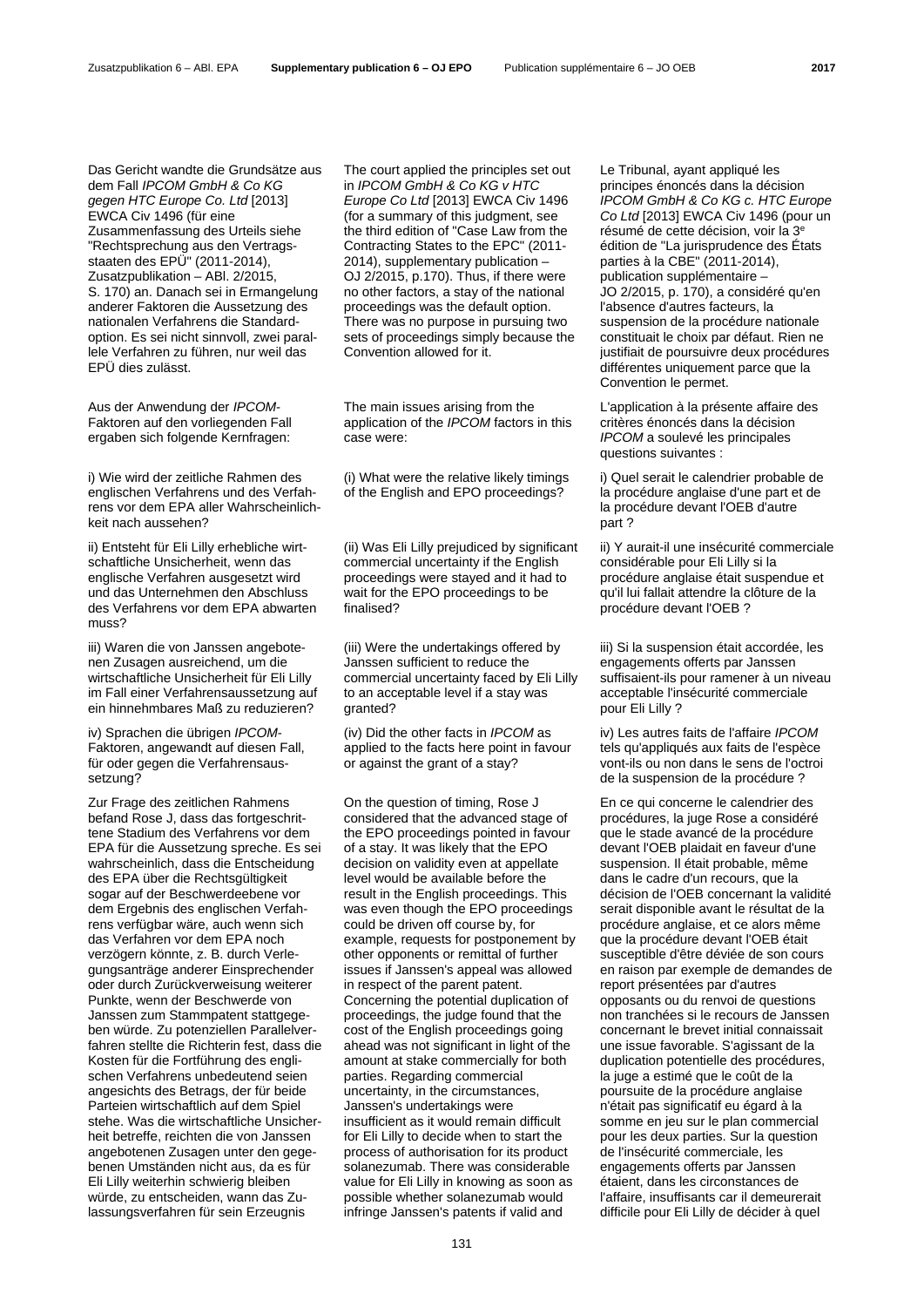Solanezumab eingeleitet werden solle. Für Eli Lilly sei es von beträchtlichem Wert, baldmöglichst zu wissen, ob Solanezumab die Patente von Janssen – sofern rechtsgültig – verletzen würde und ob davon auszugehen sei, dass Janssen sich auf Solanezumab stützen kann, um ein ergänzendes Schutzzertifikat zu beantragen. Der Faktor, dass ein umfassend begründetes Urteil des englischen Gerichts, das sich sowohl mit der Frage der Rechtsgültigkeit als auch mit der Verletzungsfrage befasst, wichtig wäre für die Beilegung der europaweiten Streitigkeiten der Parteien, wurde als neutral betrachtet, während das öffentliche Interesse an der Beseitigung von Unsicherheiten über eine Therapie mit einem potenziell überaus erfolgreichen Erzeugnis gegen eine Verfahrensaussetzung sprach.

Unter Abwägung aller angesprochenen Punkte entschied Rose J, den Antrag von Janssen auf Verfahrensaussetzung zurückzuweisen. Es könne durchaus sein, dass im Verfahren vor dem EPA nicht alle zwischen den Parteien strittigen Fragen entschieden würden. Wichtig in dieser Sache seien die Verletzungsfragen, und es sei besser, das englische Verfahren – vor dem einzigen Forum, das die Verletzungsfrage entscheiden könne – fortzusetzen.

## **NL Niederlande NL Netherlands NL Pays-Bas**

### **Berufungsgericht Den Haag, 17. März 2015 –** *Doebros gegen Rijkswaterstaat*

Schlagwort: institutionelle Fragen – Aussetzung des nationalen Patentverfahrens – vor dem FPA anhängiger Einspruch – Ermessensausübung

Am 30. Oktober 2013 legte Doebros Berufung gegen das Urteil des Gerichts erster Instanz Den Haag vom 31. Juli 2013 ein, mit dem einer Nichtigkeitsklage gegen den niederländischen Teil von Doebros' Patent für eine Feuerlöschanlage (EP 1 224 954) stattgegeben wurde; Klägerin war die für Straßen und Wasserwege zuständige niederländische Regierungsbehörde *Rijkswaterstaat* (RWS), die zudem – gemeinsam mit Ajax Chubb Varel B. V. – vor dem EPA Einspruch gegen die Erteilung des Patents eingelegt hatte.

In der Berufungsbegründung beanstandete Doebros die Weigerung des Gerichts erster Instanz, das Nichtigkeitsverfahren in Anbetracht des vor dem EPA anhängigen Einspruchsverfahrens auszusetzen, und beantragte auf dieser Grundlage erneut die Verfah-

also whether Janssen was likely to be able to rely on solanezumab to apply for a supplementary protection certificate. The further factor that a fully reasoned judgment of the English court considering validity and infringement together would provide an important tool for settlement of the parties' Europe-wide disputes was considered a neutral point, while the public interest in dispelling uncertainty about a therapy with the potential to be a blockbuster product weighed against granting a stay.

 Balancing all points at issue, Rose J decided to dismiss Janssen's application for a stay. There was a chance that the EPO proceedings would not be determinative of all the issues between the parties. The infringement issues were important in this case, and it was better that the English proceedings, before the only forum in which the infringement issue could be decided, continue.

### **The Hague Regional Court of Appeal, 17 March 2015 –** *Doebros v Rijkswaterstaat*

 Keywords: institutional matters – stay of national proceedings – opposition pending before the EPO – exercise of discretion

 On 30 October 2013, Doebros lodged an appeal against the Hague District Court's judgment of 31 July 2013 allowing a claim for revocation of the Netherlands part of its European patent for a fire extinguishing post (EP 1 224 954) brought by *Rijkswaterstaat* (the Netherlands government department responsible for public works and waterways), which – along with Ajax Chubb Varel B.V. – had also filed opposition to the patent's grant with the EPO.

 In its first ground of appeal, Doebros contested the District Court's refusal to stay the revocation proceedings in view of the pending opposition proceedings before the EPO and reiterated its request that they be stayed on that basis. The Court first of all endorsed the moment lancer la procédure d'autorisation de son produit solanezumab. Il était très important pour Eli Lilly de savoir le plus tôt possible si ledit produit constituerait une contrefaçon des brevets de Janssen (si ces derniers étaient valables) et aussi si Janssen allait pouvoir fonder une demande de certificat complémentaire de protection sur le produit solanezumab. Le fait qu'un jugement pleinement motivé de la juridiction anglaise portant à la fois sur la validité et la contrefaçon contribuerait de manière significative au règlement des litiges entre les parties à l'échelle de toute l'Europe a été considéré comme un facteur neutre, tandis que l'intérêt du public à ce que soit dissipée toute insécurité concernant un traitement susceptible de devenir un produit vedette jouait en défaveur de la suspension de la procédure.

Ayant pesé tous les éléments en cause, la juge Rose a décidé de rejeter la requête en suspension présentée par Janssen. Il était possible que la procédure devant l'OEB ne permette pas de trancher tous les éléments du litige entre les parties. Les questions liées à la contrefaçon étaient importantes en l'espèce et il était préférable que la procédure devant le tribunal anglais, seule juridiction compétente pour statuer à ce sujet, se poursuive.

### **Cour d'appel régionale de la Haye, 17 mars 2015 –** *Doebros c. Rijkswaterstaat*

 Mots-clés : questions institutionnelles – sursis à statuer – opposition pendante à l'OEB – appréciation du juge

 Le 30 octobre 2013, Doebros a fait appel du jugement du Tribunal de première instance de La Haye en date du 31 juillet 2013 faisant droit à une action en nullité de la partie néerlandaise de son brevet européen ayant pour objet un poste d'extinction d'incendie (EP 1224954). Cette action avait été engagée par Rijkswaterstaat (l'organisme public néerlandais chargé des routes et des voies navigables) lequel, tout comme Ajax Chubb Varel B.V., avait également formé une opposition auprès de l'OEB à l'encontre du brevet délivré.

 Par son premier moyen, Doebros a contesté le refus par le Tribunal de première instance de surseoir à statuer sur la procédure en nullité eu égard à la procédure d'opposition en instance devant l'OEB et a réitéré sa demande de sursis à statuer en se fondant sur le